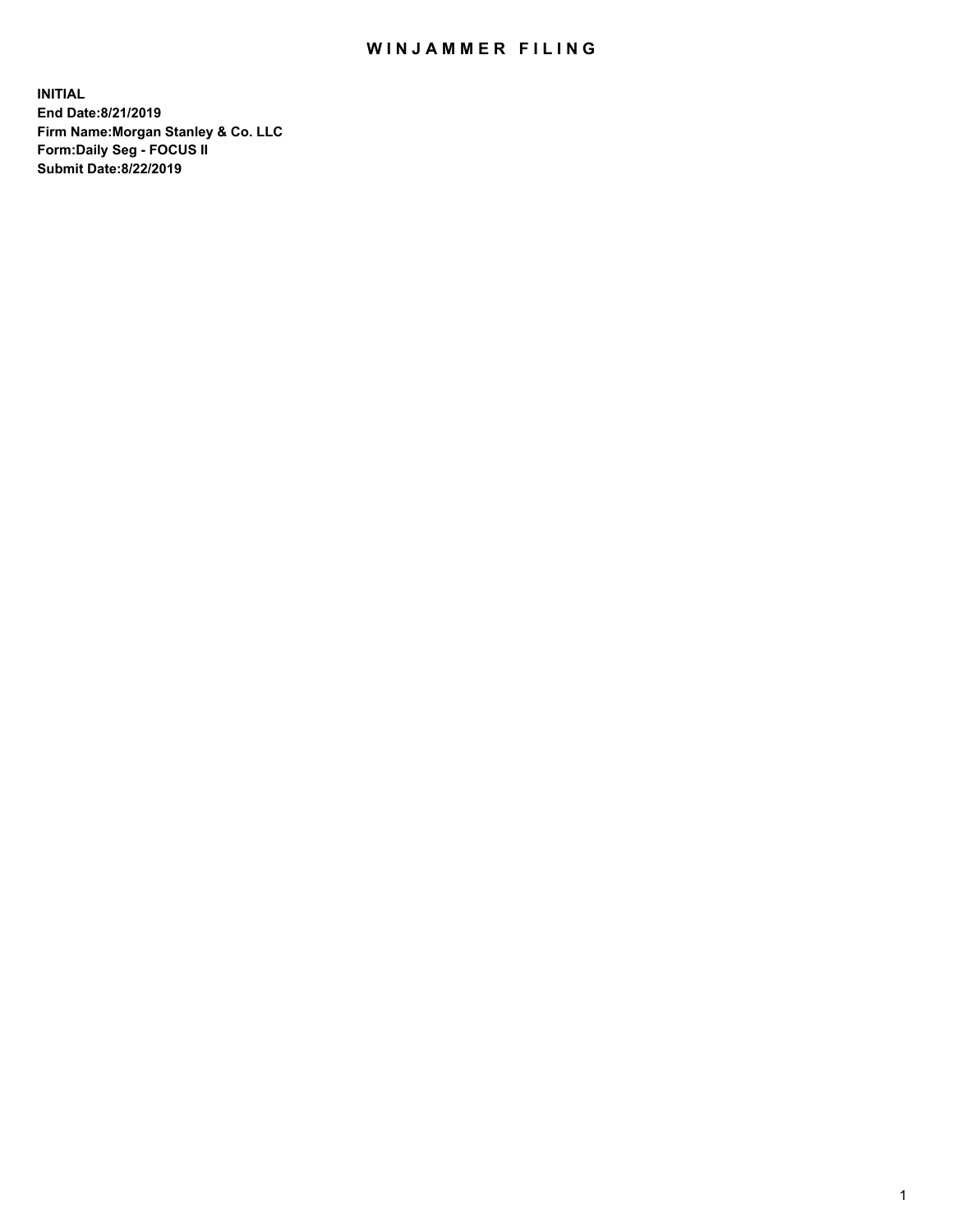**INITIAL End Date:8/21/2019 Firm Name:Morgan Stanley & Co. LLC Form:Daily Seg - FOCUS II Submit Date:8/22/2019 Daily Segregation - Cover Page**

| Name of Company                                                                                                                                                                                                                                                                                                                | Morgan Stanley & Co. LLC                                    |
|--------------------------------------------------------------------------------------------------------------------------------------------------------------------------------------------------------------------------------------------------------------------------------------------------------------------------------|-------------------------------------------------------------|
| <b>Contact Name</b>                                                                                                                                                                                                                                                                                                            | <b>Ikram Shah</b>                                           |
| <b>Contact Phone Number</b>                                                                                                                                                                                                                                                                                                    | 212-276-0963                                                |
| <b>Contact Email Address</b>                                                                                                                                                                                                                                                                                                   | Ikram.shah@morganstanley.com                                |
| FCM's Customer Segregated Funds Residual Interest Target (choose one):<br>a. Minimum dollar amount: ; or<br>b. Minimum percentage of customer segregated funds required:% ; or<br>c. Dollar amount range between: and; or<br>d. Percentage range of customer segregated funds required between:% and%.                         | 235,000,000<br><u>0</u><br>0 <sub>0</sub><br>0 <sub>0</sub> |
| FCM's Customer Secured Amount Funds Residual Interest Target (choose one):<br>a. Minimum dollar amount: ; or<br>b. Minimum percentage of customer secured funds required:%; or<br>c. Dollar amount range between: and; or<br>d. Percentage range of customer secured funds required between:% and%.                            | 140,000,000<br><u>0</u><br>0 <sub>0</sub><br>0 <sub>0</sub> |
| FCM's Cleared Swaps Customer Collateral Residual Interest Target (choose one):<br>a. Minimum dollar amount: ; or<br>b. Minimum percentage of cleared swaps customer collateral required:% ; or<br>c. Dollar amount range between: and; or<br>d. Percentage range of cleared swaps customer collateral required between:% and%. | 92,000,000<br><u>0</u><br><u>00</u><br>0 <sub>0</sub>       |

Attach supporting documents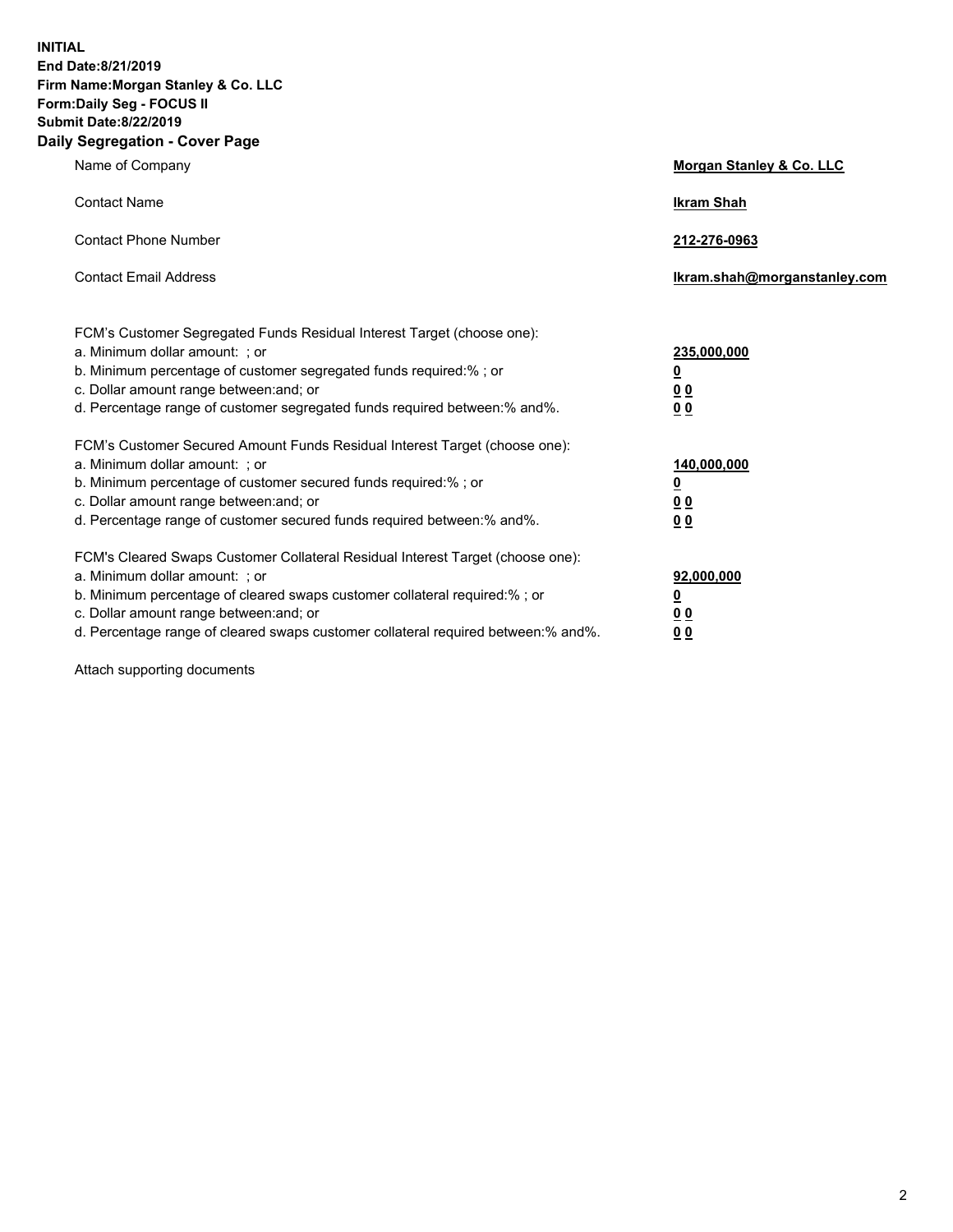## **INITIAL End Date:8/21/2019 Firm Name:Morgan Stanley & Co. LLC Form:Daily Seg - FOCUS II Submit Date:8/22/2019 Daily Segregation - Secured Amounts**

Foreign Futures and Foreign Options Secured Amounts Amount required to be set aside pursuant to law, rule or regulation of a foreign government or a rule of a self-regulatory organization authorized thereunder 1. Net ledger balance - Foreign Futures and Foreign Option Trading - All Customers A. Cash **3,107,952,747** [7315] B. Securities (at market) **2,499,736,841** [7317] 2. Net unrealized profit (loss) in open futures contracts traded on a foreign board of trade **-158,745,328** [7325] 3. Exchange traded options a. Market value of open option contracts purchased on a foreign board of trade **22,377,189** [7335] b. Market value of open contracts granted (sold) on a foreign board of trade **-26,423,733** [7337] 4. Net equity (deficit) (add lines 1. 2. and 3.) **5,444,897,716** [7345]

- 5. Account liquidating to a deficit and account with a debit balances gross amount **104,621,228** [7351] Less: amount offset by customer owned securities **-98,176,781** [7352] **6,444,447**
- 6. Amount required to be set aside as the secured amount Net Liquidating Equity Method (add lines 4 and 5)
- 7. Greater of amount required to be set aside pursuant to foreign jurisdiction (above) or line 6.

## FUNDS DEPOSITED IN SEPARATE REGULATION 30.7 ACCOUNTS

- 1. Cash in banks
	- A. Banks located in the United States **424,568,047** [7500]
	- B. Other banks qualified under Regulation 30.7 **430,461,029** [7520] **855,029,076**
- 2. Securities
	- A. In safekeeping with banks located in the United States **599,553,149** [7540]
	- B. In safekeeping with other banks qualified under Regulation 30.7 **0** [7560] **599,553,149** [7570]
- 3. Equities with registered futures commission merchants
	-
	- B. Securities **0** [7590]
	- C. Unrealized gain (loss) on open futures contracts **3,088,466** [7600]
	- D. Value of long option contracts **0** [7610]
- E. Value of short option contracts **0** [7615] **9,581,031** [7620]
- 4. Amounts held by clearing organizations of foreign boards of trade
	- A. Cash **0** [7640]
	- B. Securities **0** [7650]
	- C. Amount due to (from) clearing organization daily variation **0** [7660]
	- D. Value of long option contracts **0** [7670]
	- E. Value of short option contracts **0** [7675] **0** [7680]
- 5. Amounts held by members of foreign boards of trade
	-
	-
	- C. Unrealized gain (loss) on open futures contracts **-161,833,794** [7720]
	- D. Value of long option contracts **22,377,189** [7730]
	- E. Value of short option contracts **-26,423,733** [7735] **4,179,113,517**
- 6. Amounts with other depositories designated by a foreign board of trade **0** [7760]
- 7. Segregated funds on hand **0** [7765]
- 8. Total funds in separate section 30.7 accounts **5,643,276,773** [7770]
- 9. Excess (deficiency) Set Aside for Secured Amount (subtract line 7 Secured Statement Page 1 from Line 8)
- 10. Management Target Amount for Excess funds in separate section 30.7 accounts **140,000,000** [7780]
- 11. Excess (deficiency) funds in separate 30.7 accounts over (under) Management Target **51,934,610** [7785]

**0** [7305]

[7354] **5,451,342,163** [7355]

**5,451,342,163** [7360]

[7530]

A. Cash **6,492,565** [7580]

 A. Cash **2,444,810,163** [7700] B. Securities **1,900,183,692** [7710] [7740] **191,934,610** [7380]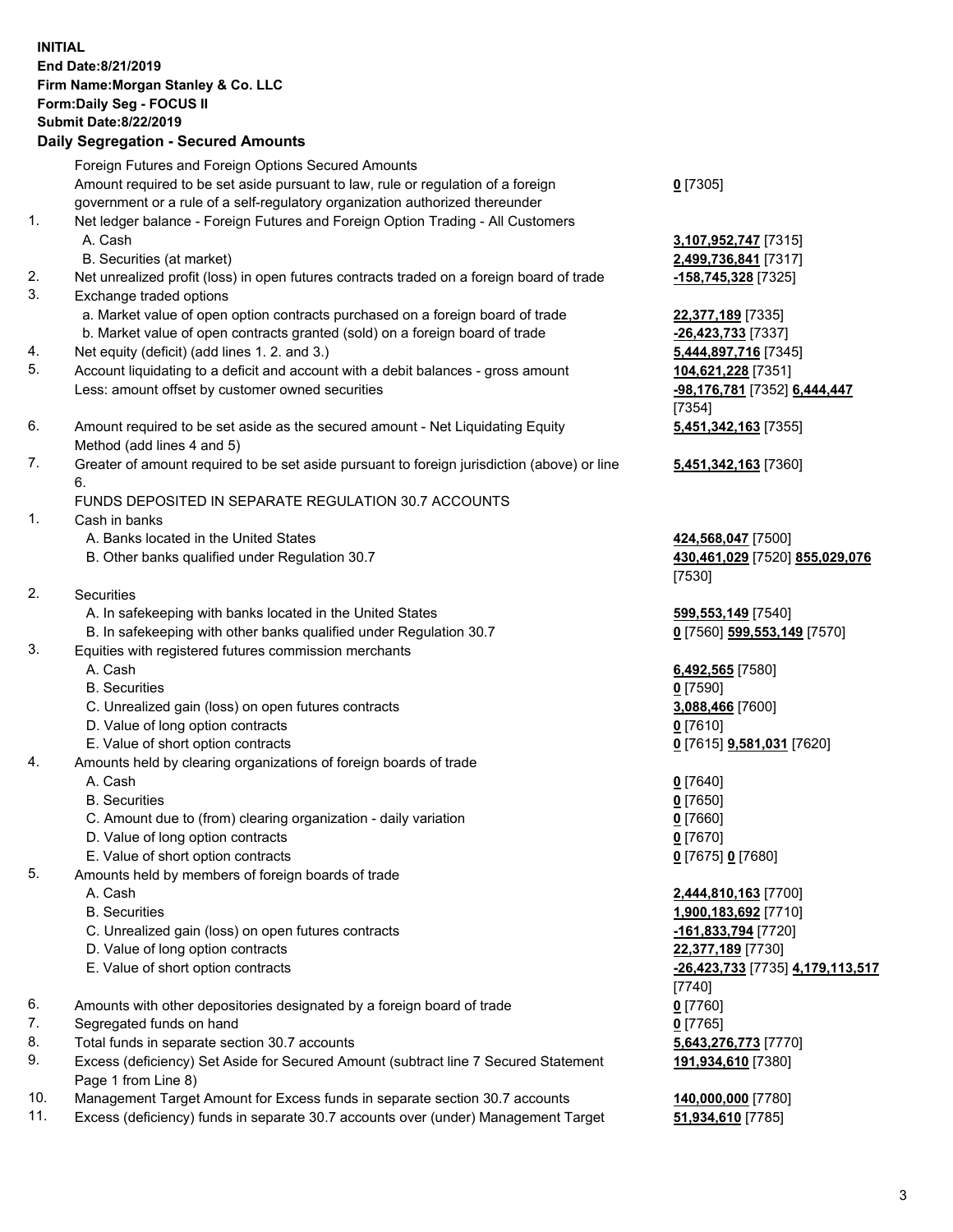**INITIAL End Date:8/21/2019 Firm Name:Morgan Stanley & Co. LLC Form:Daily Seg - FOCUS II Submit Date:8/22/2019 Daily Segregation - Segregation Statement** SEGREGATION REQUIREMENTS(Section 4d(2) of the CEAct) 1. Net ledger balance A. Cash **6,070,116,350** [7010] B. Securities (at market) **6,575,446,107** [7020] 2. Net unrealized profit (loss) in open futures contracts traded on a contract market **5,050,405,068** [7030] 3. Exchange traded options A. Add market value of open option contracts purchased on a contract market **907,774,644** [7032] B. Deduct market value of open option contracts granted (sold) on a contract market **-794,062,325** [7033] 4. Net equity (deficit) (add lines 1, 2 and 3) **17,809,679,844** [7040] 5. Accounts liquidating to a deficit and accounts with debit balances - gross amount **422,607,262** [7045] Less: amount offset by customer securities **-419,125,068** [7047] **3,482,194** [7050] 6. Amount required to be segregated (add lines 4 and 5) **17,813,162,038** [7060] FUNDS IN SEGREGATED ACCOUNTS 7. Deposited in segregated funds bank accounts A. Cash **4,375,947,080** [7070] B. Securities representing investments of customers' funds (at market) **0** [7080] C. Securities held for particular customers or option customers in lieu of cash (at market) **827,734,613** [7090] 8. Margins on deposit with derivatives clearing organizations of contract markets A. Cash **7,077,247,658** [7100] B. Securities representing investments of customers' funds (at market) **0** [7110] C. Securities held for particular customers or option customers in lieu of cash (at market) **5,747,711,494** [7120] 9. Net settlement from (to) derivatives clearing organizations of contract markets **-58,769,664** [7130] 10. Exchange traded options A. Value of open long option contracts **907,774,644** [7132] B. Value of open short option contracts **-794,062,325** [7133] 11. Net equities with other FCMs A. Net liquidating equity **14,903,248** [7140] B. Securities representing investments of customers' funds (at market) **0** [7160] C. Securities held for particular customers or option customers in lieu of cash (at market) **0** [7170] 12. Segregated funds on hand **0** [7150] 13. Total amount in segregation (add lines 7 through 12) **18,098,486,748** [7180] 14. Excess (deficiency) funds in segregation (subtract line 6 from line 13) **285,324,710** [7190]

- 15. Management Target Amount for Excess funds in segregation **235,000,000** [7194]
- 16. Excess (deficiency) funds in segregation over (under) Management Target Amount Excess

**50,324,710** [7198]